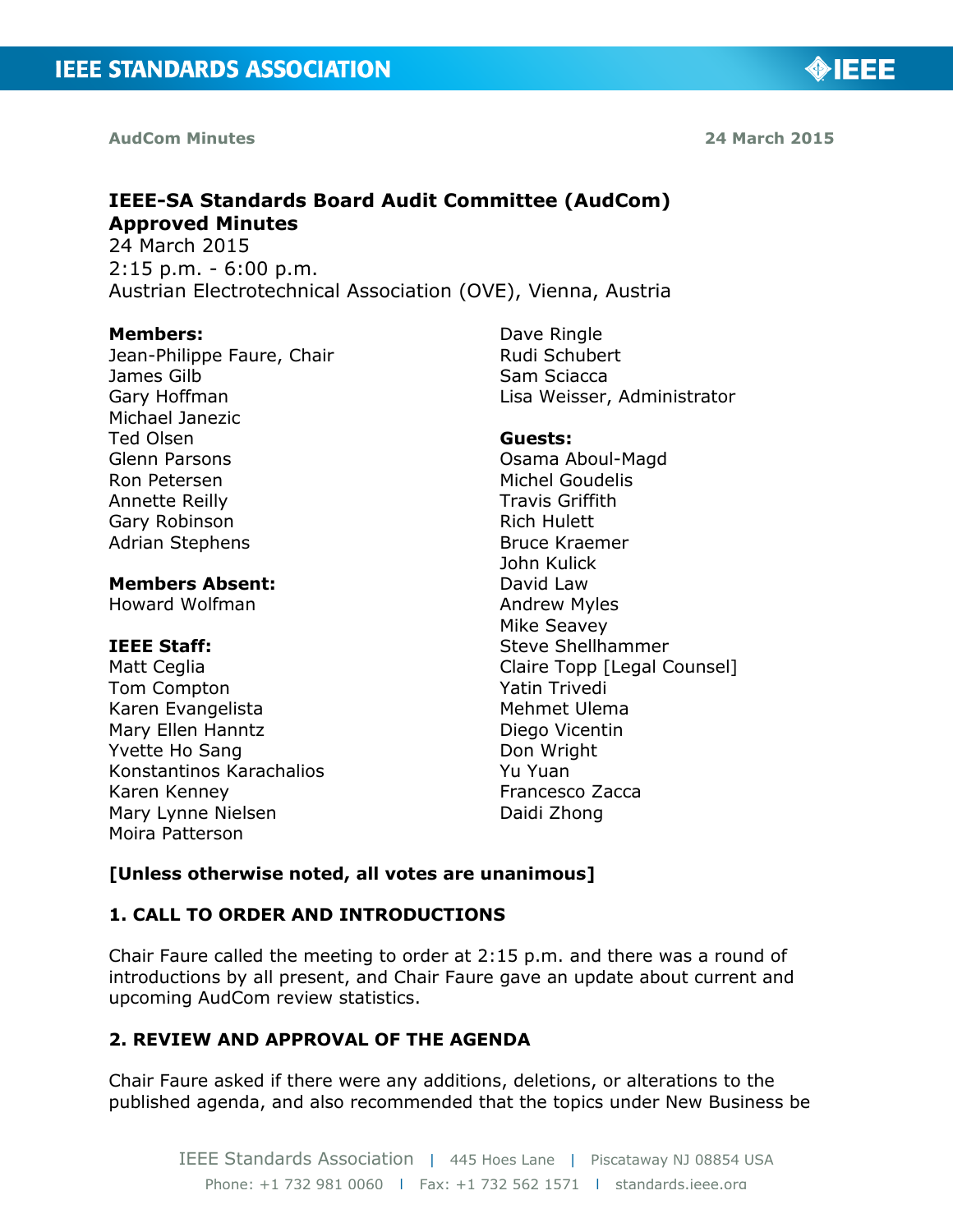covered prior to the topics under Old Business regarding changes to the Baselines. All were in agreement with this agenda change. Gary Robinson mentioned that he had a topic to cover under New Business.

## **Motion: Approve the 24 March 2015 AudCom meeting agenda. Upon vote, the motion passed.**

## **3. APPROVAL OF MINUTES OF THE 8 DECEMBER 2014 AUDCOM MEETING**

**Motion: Approve the minutes of the 8 December 2014 meeting. Upon vote, the motion passed.**

## **4. P&P REVIEW**

#### **4.1 Status of Continuing Sponsor P&P Review**

4.1.1 C/PA - Jean-Philippe Faure, Michael Janezic

Chair Faure turned the Chair over to Ted Olsen for this discussion. Mike Janezic and Jean-Philippe Faure reported that after a couple of years working with the Sponsor, the P&P document is now ready to be recommended for acceptance. Mike also thanked Annette Reilly for her help in drafting language for the Sponsor.

#### **Motion: To recommend acceptance of the C/PA P&P. Upon vote, the motion passed.**

The Chair was returned to Chair Faure.

#### 4.1.2 NTC/SC - Annette Reilly, Glenn Parsons

There was a discussion about section 4.1.1 in the P&P document relative to the Baseline instructions, and it was agreed that the instructional text needs to be more specific. The discussion was tabled until agenda item 5.2 during the discussion about the Baseline updates.

#### **Motion: To recommend acceptance of the NTC/SC P&P. Upon vote, the motion passed. [Vote: 5 in favor, 3 opposed, 1 abstain (Stephens)]**

4.1.3 SASB/SCC14 - Gary Robinson, Glenn Parsons

**Motion: To recommend acceptance of the SASB/SCC14 P&P. Upon vote, the motion passed.**

#### **4.2 Status of New Sponsor P&P Review**

4.2.1 SASB/SCC20 - Adrian Stephens, Ted Olsen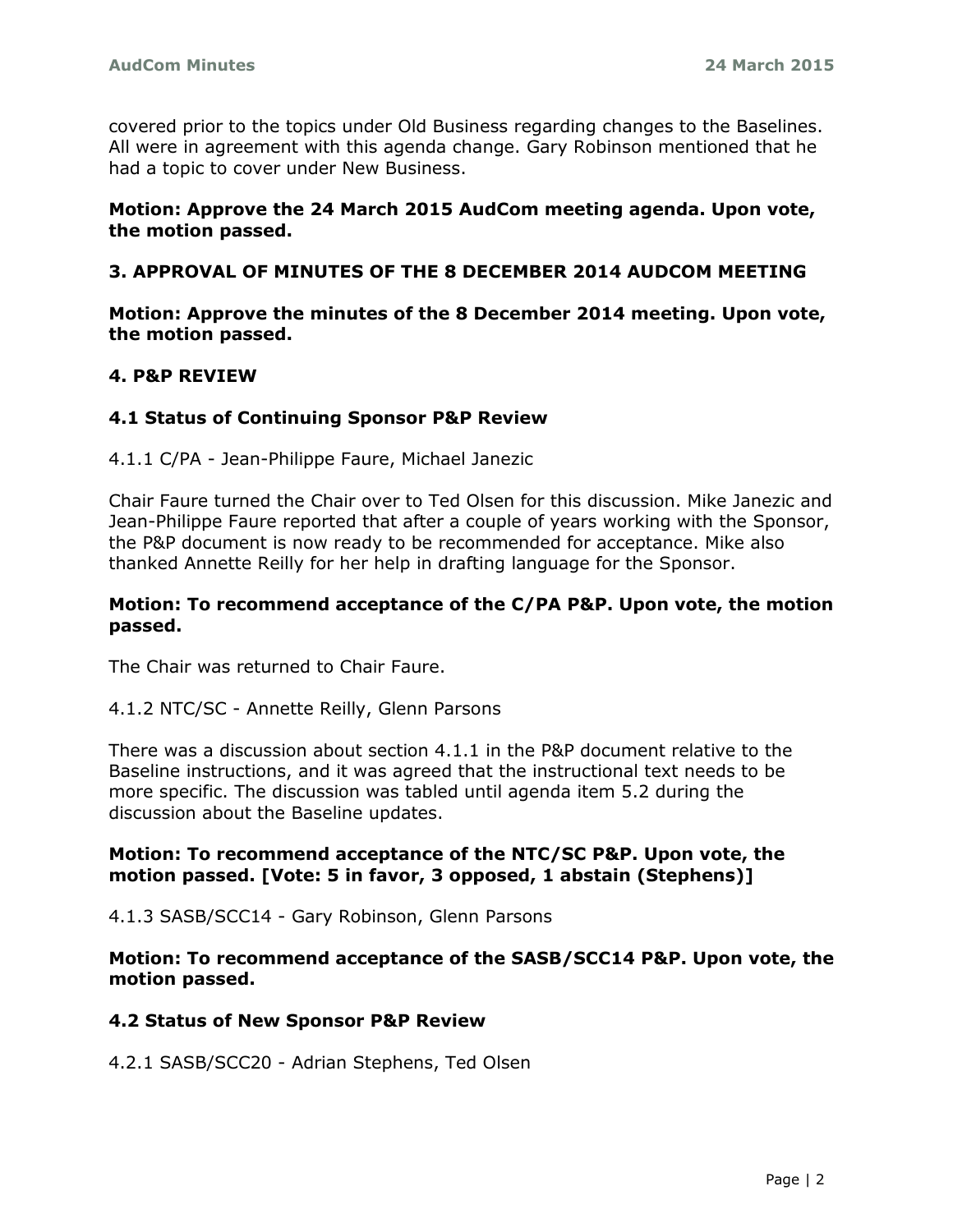It was noted by Ted Olsen that several of the items on this P&P document incorporated the anticipated changes to the AudCom Baselines.

## **Motion: To recommend acceptance of the SASB/SCC20 P&P. Upon vote, the motion passed.**

4.2.2 SASB/SCC22 - Gary Robinson, James Gilb

Chair Faure noted that the Sponsor met the deadline for their extension request. The reviewers mentioned that they still have open comments and the P&P will continue under review and move to the June agenda.

# **4.3 Status of Continuing Working Group P&P Review**

4.3.1 PE/EM/Motor - WG112 - Ronald Petersen

Ron Petersen noted that there are still some issues with the document and the P&P will continue under review and move to the June agenda.

**AI:** Lisa Weisser will assign Gary Hoffman as a second reviewer.

4.3.2 PE/IC/ICC\_WG - (common - all PE/IC WGs) - Michael Janezic

Mike Janezic noted that he would recommend that the document be conditionally deemed without issue, contingent upon PE/IC including the requirements for ICC Member and Senior Member that they listed on their checklist response directly into the P&P document.

## **Motion: To conditionally deem without issue the PE/IC/ICC WG P&P. Upon vote, the motion passed.**

**AI:** Lisa Weisser will ensure the condition is met and confirm that the audit is complete.

4.3.3 PE/SUB/WGE9 - (common - all PE/SUB WGs) - Howard Wolfman, Michael Janezic

AudCom was informed that there was a change in the Chair for PE/SUB, and that has caused the delay in response to the checklist items. This P&P will continue under review and move to the June agenda.

# **4.4 Status of New Working Group P&P Review**

4.4.1 C/LM/WG802.3 - (common - all IEEE 802 WGs and TAGs) - Ronald Petersen, Gary Hoffman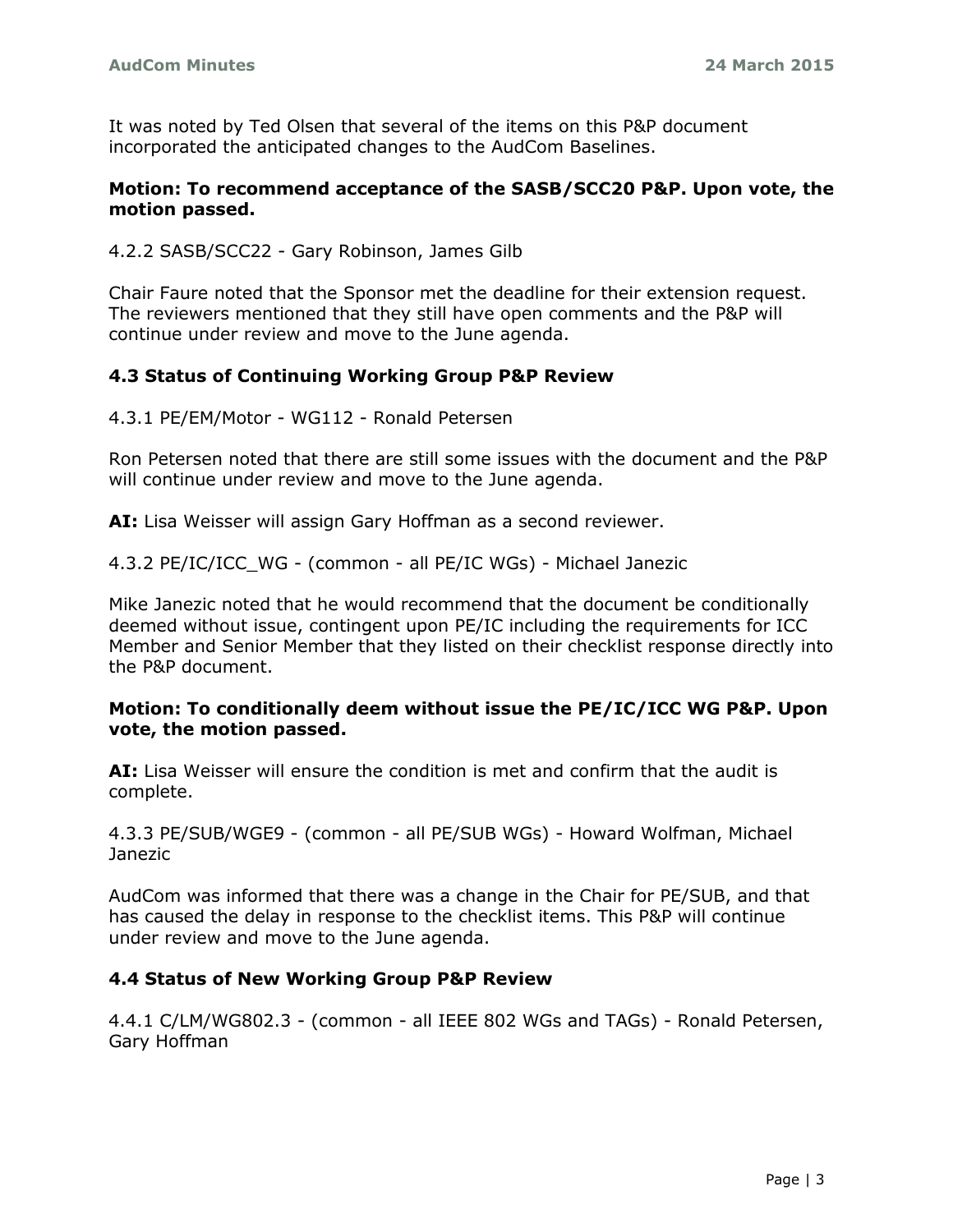Ron Petersen and Gary Hoffman reported that there were still some items on the checklist that need to be addressed and James Gilb mentioned that he will reply to the checklist. This P&P will continue under review and move to the June agenda.

4.4.2 IES/IES/IRC WG - Ted Olsen, Gary Hoffman

## **Motion: To deem without issue the IES/IES/IRC WG P&P. Upon vote, the motion passed.**

4.4.3 SASB/SCC42/WG2040 - (Individual Method SASB/SCC42 WGs) - Annette Reilly, Ronald Petersen

## **Motion: To deem without issue the SASB/SCC42 (Individual Method SASB/SCC42 WGs) WG P&P. Upon vote, the motion passed.**

## **4.5 Status of pending Working Group P&P reviews (Sponsor P&P documents approved in or prior to 2014)**

Chair Faure led a discussion about Working Group P&P reviews that are pending because the Sponsor P&P documents were accepted either in 2014 or before 2014. One specifically overdue Working Group P&P is for PE/PSC, as the Sponsor P&P document was approved in August 2013.

**Motion: AudCom resolves to advise the PE/PSC Sponsor Committee that if the WG P&P document is not received by 10 August 2015, AudCom will consider recommending suspension of Sponsor standards development activities at its 1 September meeting (see 4.2.4.2 of the SASB Operations Manual). Upon vote, the motion passed.**

# **5. OLD BUSINESS**

## **5.1 Action Item Review**

Lisa Weisser reviewed the action items and noted that the only open action item relates to the instructional text for the AudCom Baselines, but this text still cannot be finalized until the next round of updates to the Baselines takes place.

| <b>Action Item</b>          | <b>Status</b> | <b>Update</b>                 |
|-----------------------------|---------------|-------------------------------|
| C/PA P&P review: Mike       | Complete      | Language has been recommended |
| Janezic, with help from     |               | and incorporated into the P&P |
| Mike Kipness, Annette       |               | document.                     |
| Reilly, and Don Wright will |               |                               |
| draft language for the      |               |                               |
| Sponsor regarding the       |               |                               |
| Voting Membership and       |               |                               |
| Appeals clauses.            |               |                               |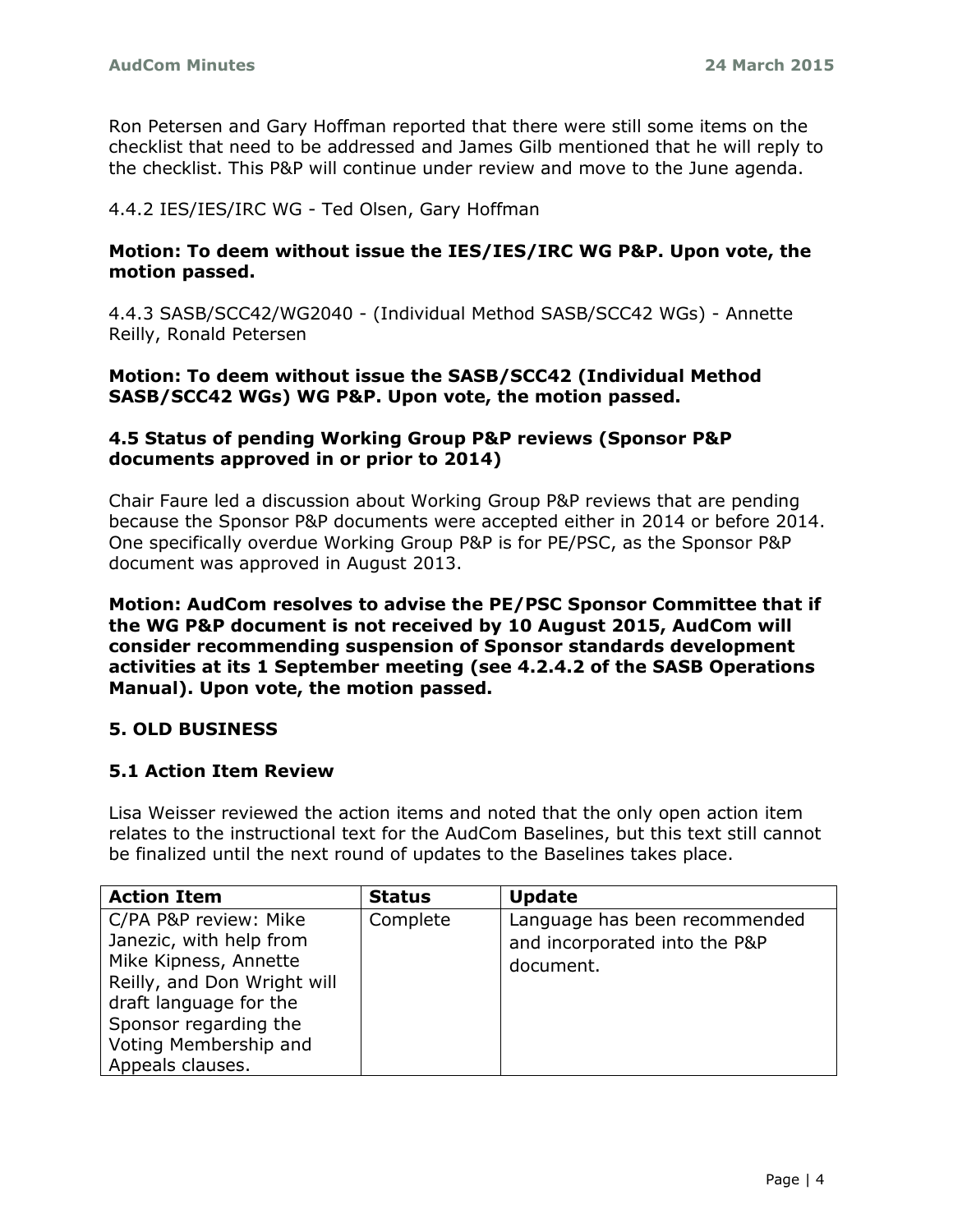| <b>Action Item</b>                                                                                                                                                                                  | <b>Status</b>     | <b>Update</b>                                                                                                                 |
|-----------------------------------------------------------------------------------------------------------------------------------------------------------------------------------------------------|-------------------|-------------------------------------------------------------------------------------------------------------------------------|
| <b>AudCom Baselines Review</b><br>Ad Hoc: Lisa Weisser will<br>send a Doodle poll to set up<br>the every other week ad<br>hoc meetings.                                                             | Complete          | Meetings were not every other<br>week, but 7 official meetings were<br>held for either the full Ad Hoc or the<br>sub Ad Hocs. |
| <b>AudCom Conventions: Lisa</b><br>Weisser will edit the<br>wording describing the third<br>quarter meeting series, and<br>work with IT to get the<br>updated Conventions<br>posted to the website. | Complete          | Updated Conventions are on the<br>AudCom website.                                                                             |
| Peter Balma agreed to<br>review the instructional text<br>for the Baselines.                                                                                                                        | In<br>development | As baselines are updated,<br>instructional text will be reviewed.                                                             |

# **5.2 2015 Baselines**

## **5.2.1 Report from the Review 2013 Baseline Comments, and Address Consistency and Alignment Between the Sponsor and Working Group P&P Documents Ad Hoc - Ted Olsen**

Ted Olsen thanked the Ad Hoc members, and also thanked Adrian Stephens for chairing the Sub-Ad Hoc about Study Groups. Ted presented the current list of proposed Baseline changes to AudCom. He reminded the group that the timeframe for the recommended updates to the Baselines is September 2015 at the Tokyo SASB meeting series.

He explained that item number one on the tracking list regarding the overall use of the terms Participant, Member, etc. will not be part of the discussion of the changes yet, because there will be a separate discussion on this [see agenda item 5.2.2 below.]

A few items on the list were discussed in more detail, and one of particular note is the text describing the fiduciary duty of officers of the Working Groups. This text has been revised by IEEE staff and legal counsel and will remain as it is on the tracking list. Ted will update some of the other items on the list based on the discussions at the meeting.

**AI:** Ted Olsen will update the changes tracking list based on the discussion at the meeting.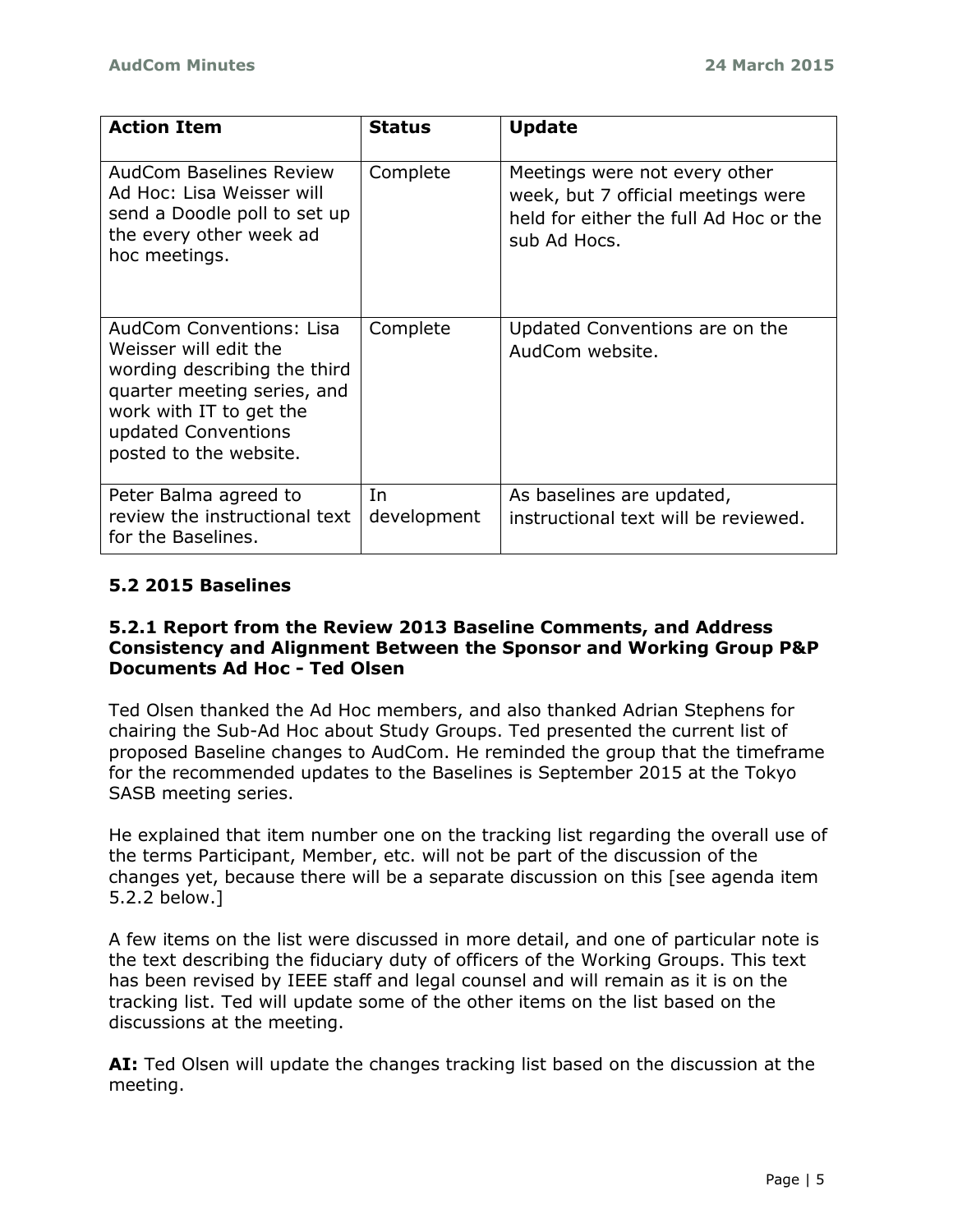**AI:** Lisa Weisser will send the updated changes tracking list to the CAG for review, specifically of the items for the Entity Working Group document.

## **5.2.2 Terminology used for designating participants in Sponsors and Individual/Entity Working groups (members, voting members, observers, meeting attendees, entity member representatives) - Jean-Philippe Faure**

Chair Faure provided a chart and led the discussion about the various levels of participants. There is wide variation regarding naming structures, and also about how the Working Groups track this information on rosters. It was agreed that a new Ad Hoc would be formed to review the Participant, Member, etc. terminology used throughout the Baselines and also to review the clauses about maintenance and distribution of rosters. The Ad Hoc will be chaired by James Gilb, and will include the following members: Matt Ceglia, Jean-Philippe Faure, Yvette Ho Sang, Gary Hoffman, Soo Kim, David Law, Brenda Mancuso, Ted Olsen, Ron Petersen, Gary Robinson, Sam Sciacca, Mike Seavey, and Lisa Weisser.

The outcomes may be included into the 2015 Baselines if it is compatible with the update schedule.

**AI:** Lisa Weisser will send a Doodle poll to set up weekly Ad Hoc meetings.

## **5.2.3 Next steps and schedule**

Ted Olsen will develop drafts of all the revised Baselines. The drafts will be distributed to AudCom before the next AudCom meeting so that comments can be obtained and discussed at the meeting. This will keep AudCom on track with the target of SASB approval of the Baseline updates at the December SASB meeting series.

The drafts will also be provided to Peter Balma so that he can begin working on the introductory instructional text.

**AI:** Ted Olsen will incorporate the changes to all Baselines as agreed to so far by the Ad Hoc and in the AudCom meeting.

**AI:** Lisa Weisser will send these draft documents to AudCom for review of the changes as they will appear within the actual documents.

AI: Peter Balma will begin work on the instructional text.

# **6. NEW BUSINESS**

# **6.1 Request for name change from MEMS Standards Development Committee (SDC) to MEMS Standards Sponsor Committee (SSC)**